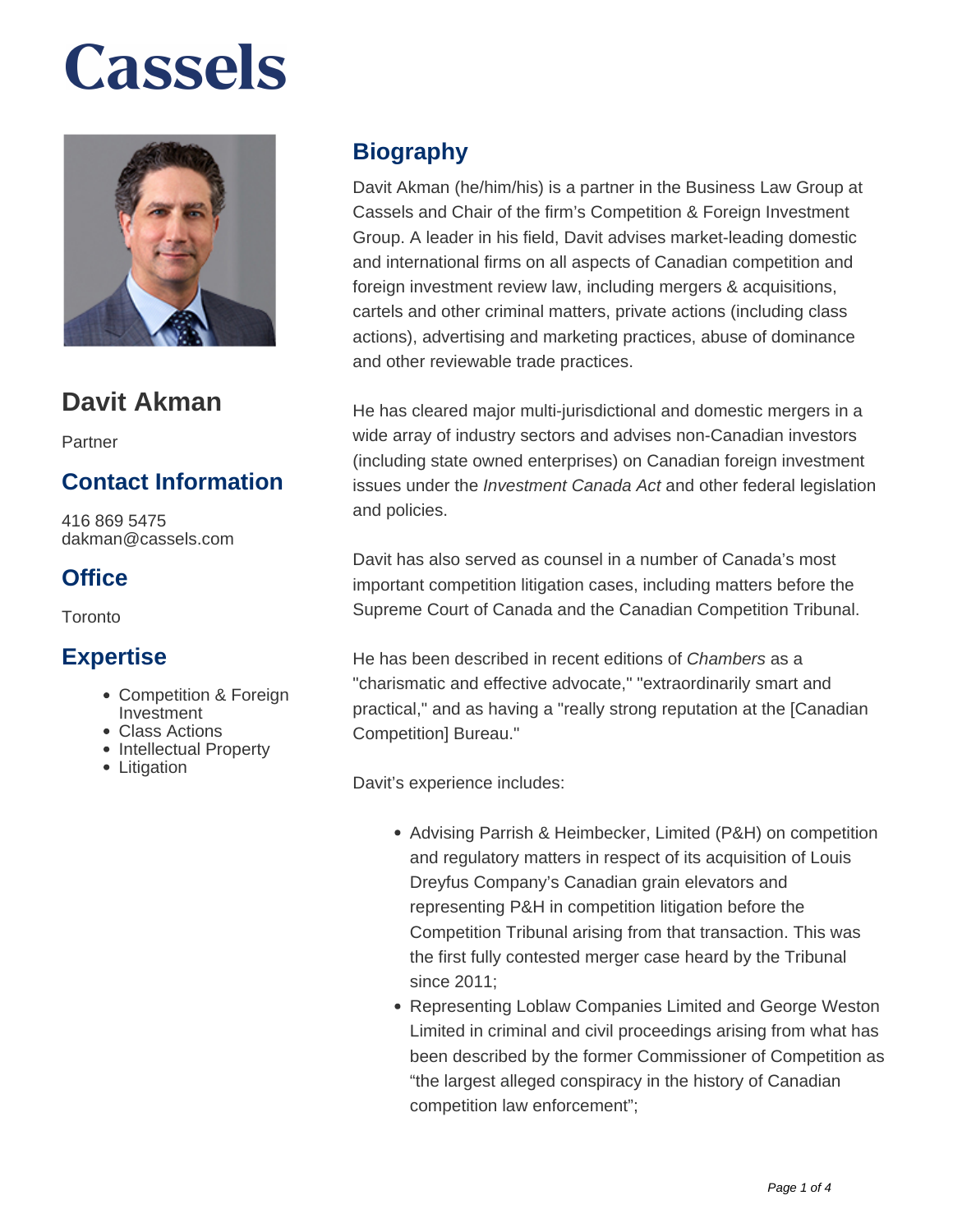- Advising the Government of Canada/CDIC on all Canadian competition and regulatory matters in its acquisition of the Trans Mountain Pipeline and proposed expansion project from Kinder Morgan, Inc.;
- Representing Glenmark Pharmaceuticals Inc., USA and Glenmark Pharmaceuticals Canada Inc. in connection with the Canadian generics price fixing litigation. This case has been described as involving "the largest [alleged] private sector corporate cartel in history";
- Advising AmeriPride Services Inc. on competition and regulatory matters for its US\$1 billion acquisition by Aramark;
- Advising Elanco Animal Health Incorporated in its acquisition of Prevtec Microbia, including inventory and pipeline assets;
- Advising Stone Canyon Industries LLC on competition and regulatory matters for its US\$2.4 billion acquisition of BWAY Corp.;
- Advising Sumitomo Corporation on competition and regulatory matters for its €751 million acquisition of Fyffes plc;
- Representing the Canadian Chamber of Commerce before the Supreme Court of Canada in Sun-Rype Products Ltd v Archer Daniels Midland, one of Canada's leading antitrust class action cases;
- Representing the Commissioner of Competition in Commissioner of Competition v Visa Canada Corporation and MasterCard International Incorporated, the first price maintenance case heard by the Competition Tribunal;
- Advising Hewlett-Packard on competition and regulatory matters for its \$40 billion acquisition of Compaq; and
- Representing Canada Pipe in Commissioner of Competition v Canada Pipe Company Ltd, the seminal abuse of dominance case in Canada.

See more of Davit's work here.

A prolific writer, he has written extensively on a wide array of competition law-related topics. Davit also regularly participates as a subject matter expert in domestic and international conferences and events.

He is an active member of the competition bar and currently serves as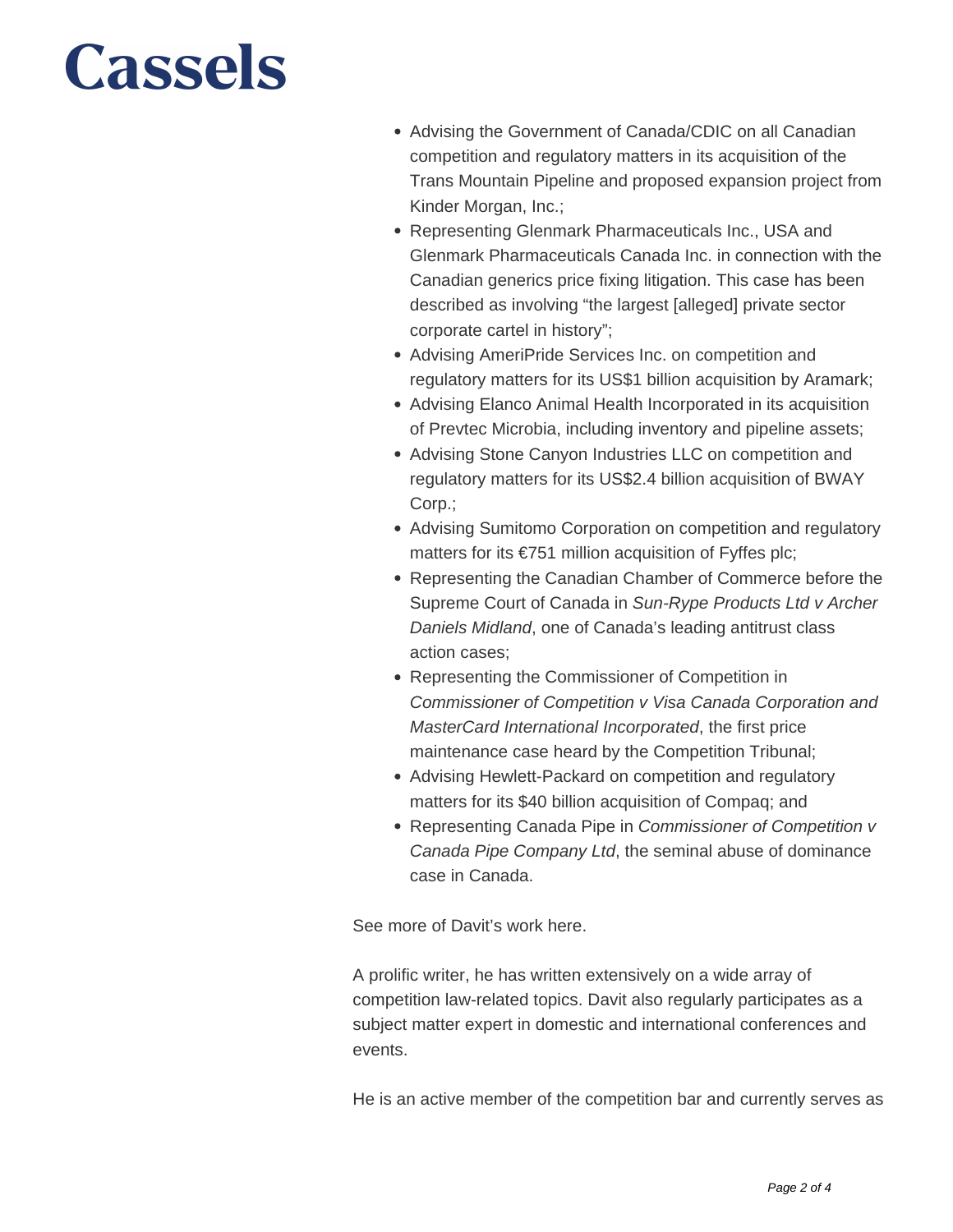the Chair of the Antitrust Law Committee of the ABA Business Law Section. Davit is also a former chair of the Criminal Matters and Legislation & Competition Policy Committees of the CBA National Competition Law Section.

He clerked at the Supreme Court of Canada for Justice Louise Arbour. Prior to joining Cassels, Davit was a partner at another leading national firm.

#### **Achievements**

- Best Lawyers in Canada (Corporate and Commercial Litigation)
- Canadian Legal Lexpert Directory (Competition Law; Class Actions)
- Chambers Canada (Competition/Antitrust: Litigators)
- Chambers Global (Competition/Antitrust: Litigators)
- Euromoney Legal Media Group's Expert Guides(Competition and Antitrust)
- Lexpert/Report on Business Litigation Special Edition (Leading Litigators)
- Lexpert Rising Stars Award (2010)
- Who's Who Legal: Global Leader (Competition)
- Who's Who Legal: National Leader (Canada Competition)

#### **Recent Representative Work**

- Orla Mining to Acquire Gold Standard for \$242 Million
- Gold Fields Announces US\$6.7 Billion Acquisition of Yamana Gold
- Allied Motion Acquires FPH Group
- Sandstorm Gold to Acquire Nomad Royalty for US\$590 Million
- Lundin Mining Acquires Josemaria Resources for an Implied Equity Value of \$625 Million

### **Pro Bono & Community Involvement**

• Acted *pro bono* for the Federation of Associations of Canadian Tamils in the Supreme Court of Canada in a Charter Rights and Freedoms challenge to the federal Immigration Act in Suresh v Canada.